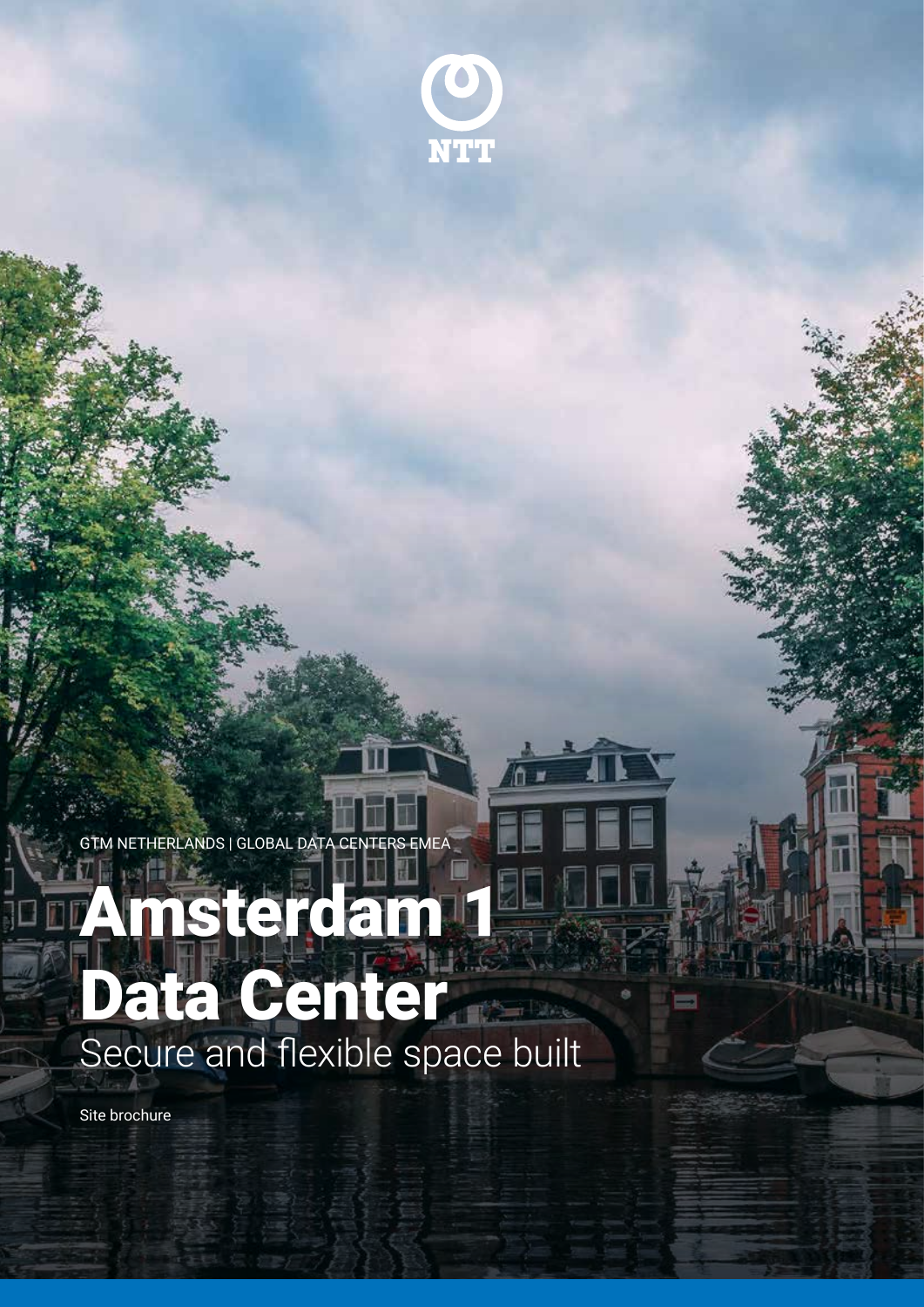

Amsterdam 1 Data Center

## Home to the Cloud

Amsterdam is the capital and most populous city in the Netherlands and is an international trading center due to its busy port and great transport links. Amsterdam is the economic hub of the Netherlands, boasting one of the most important financial centers in Europe. The Amsterdam Stock Exchange resides in the city, which is the oldest stock exchange in the world. Many of the world's biggest companies have made their European headquarters in Amsterdam, and in light of the recent Brexit uncertainty, some companies have moved their European headquarters from London to Amsterdam. Moreover, the technology and ICT industry are thriving in the city, as it has become a vibrant hub for technology innovation and startups, recently ranked as the fourth top global tech hub in the Savills Tech Cities 2019 report.

As a data center location, Amsterdam has risen to become one of the most important colocation ecosystems and occupies the third largest market in Europe. With the city's leading internet exchange and transatlantic fiber optic connections, Amsterdam's technical infrastructure serves both as a provider and contributor to today's digital economy. The Netherlands' rising reputation as a strategic technology location has not gone unnoticed with global hyperscalers making large scale data centers and digital infrastructure investments across the country. At the same time, data center operators such as the Global Data Centers division of NTT Ltd. continue to address the

growing demand for colocation services within this market. Amsterdam 1 is positioned in the Schiphol-Rijk district of the city, an ideal data center location due to its centrality and excellent connectivity links.

The campus offers high availability, scalable data center space with high power density, carrier neutrality, flexible colocation spaces, cloud network access, connectivity and on-site support.

The first phase of Amsterdam 1 was opened in April 2019. Clients can choose flexible colocation deployments from single racks to cages and suites or select larger shell and core building space with client implementation if needed.

## A solution for every requirement

With a total of 8,000 sqm of IT space and an IT load of 20 MW in phase 1, Amsterdam 1 offers complete solutions for housing your IT and network systems in a secure, high-availability environment. We provide you with the best possible physical and technical infrastructure supported by 2n UPS systems, generator backup as well as highly redundant cooling systems. Amsterdam 1 holds multiple certifications and is connected to major carrier hubs and cloud networks as well as to the AMS-IX hub. To validate hybrid cloud services and innovations faster and at lower cost, our **Technology Experience Labs provide the** perfect hosted ecosystem in a live data center environment.

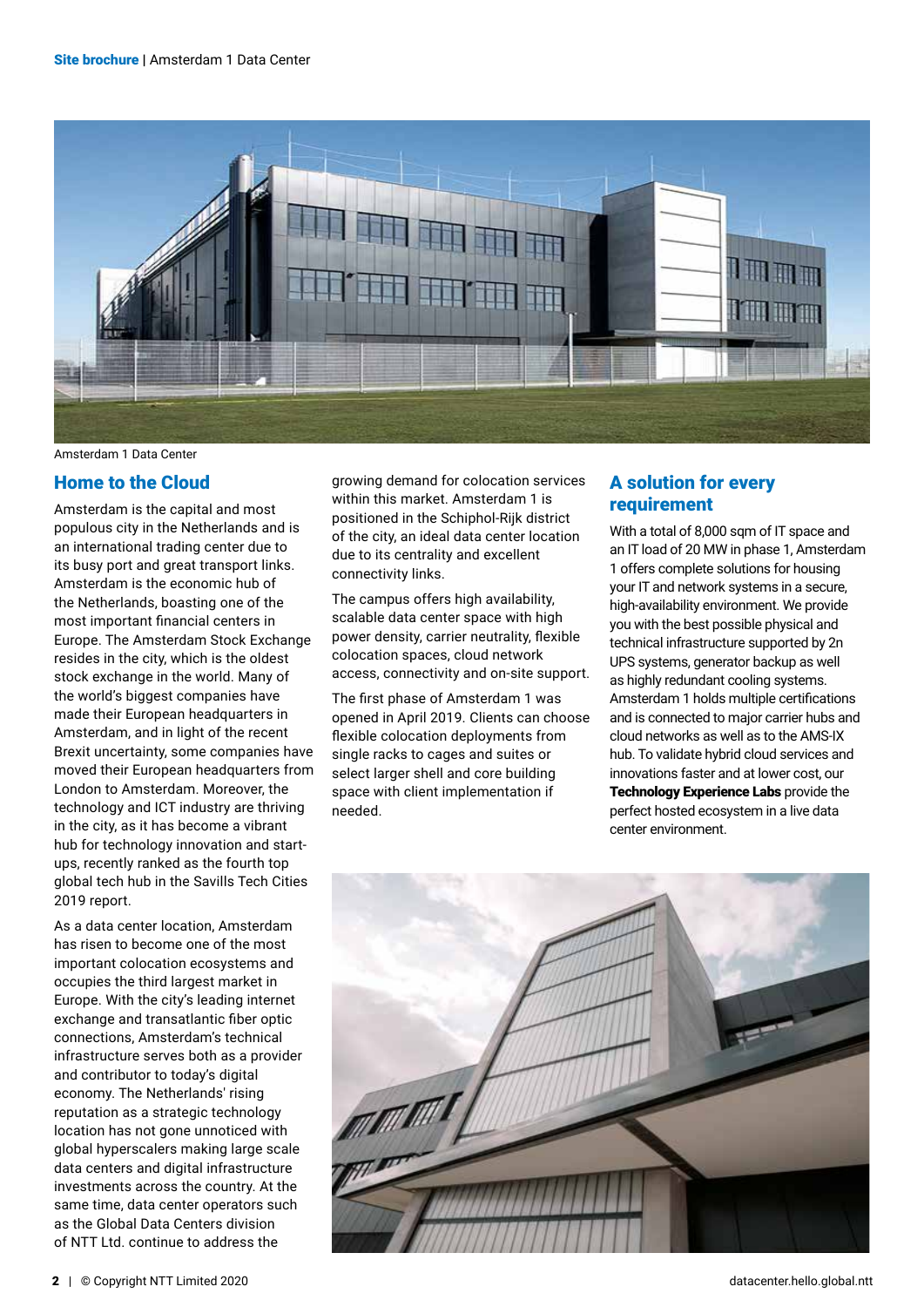## Secure and flexible space built to your specifications

Your requirements are the most important aspect of our service offering. You choose, we deliver. Whether you select a building shell which you configure yourself, or we construct it according to your specifications, or you even want to rent a single rack in our shared environment, we satisfy any option. We will also ensure the space is highly available through our years of engineering critical data centers whilst maintain high levels of security to keep your infrastructure and data safe.

## Overview of our main product offerings:

| <b>Fully-fitted</b>                     | <b>Colocation rack</b><br><b>Carrier rack</b> |
|-----------------------------------------|-----------------------------------------------|
|                                         | Cage                                          |
|                                         | <b>Suite</b>                                  |
| <b>Shell and core</b>                   | Area                                          |
| <b>Supporting products and services</b> | Multi service interconnection platform        |
|                                         | <b>Cross connects</b>                         |
|                                         | Remote-hands                                  |

## **Infrastructure**



#### Data center space

- 8,000 sqm of IT space currently constructed with planning for additional 8,000 sqm
- flexible colocation deployments: single rack colocation, cages, suites, turnkey build to suit and shell and core solutions
- ancillary space options (offices, storages and pre-installation rooms) available
- common areas such as meeting rooms, catering area and showers

#### Cooling

- high efficient chiller systems with free-cooling integrated and separated recoolers and own-programmed, weather-dependent energy management systems
- CRAH units in the suites and technical rooms
- concurrently maintainable AHUs providing fresh air pressurization and humidity control to data suites
- cold aisle containment to support high densities and maximize efficiencies



• heat recovery with heating pumps for pre-heating the emergency standby power systems

#### Power

- 60 MVA gross power from two substations on 20 kV level (once fully built out)
- maximum client IT load of 40 MW (once fully built out)
- maximum power density up to 2.5 kW/sqm
- two separate UPS systems (A- and Bsupply) with 2n redundancy
- redundantly designed emergency power system with diesel generators n+1

## Fire protection

- automatic digital fire alarm system on all levels with point and air aspiration detectors
- Very Early Smoke Detection Alarm Systems (VESDA) in the return air path
- firefighting system based on a nitrogen extinguishing gas system
- fire protection walls to a minimum of 90 minutes separation



## **Security**

- 24/7 Security Operations Center and Operation Control Center
- redundant monitoring of all critical functions underpinned by standardized security processes and the multilevel security zone principle, secures the rental area and the technical operation
- palisade fencing supported by a security perimeter fence to protect the campus
- video surveillance systems for the external perimeter, plant areas, and data halls
- ram-raid bollard protection in accordance to BS PAS 68:2013
- card swipe entry/exit to all doors and persons separation locks per data center building
- preventive risk assessment as well as continuous testing and training of operating personnel

## **Connectivity**

- carrier neutral
- redundant Carrier-Meet-Me-Rooms
- Carrier Access Rooms per building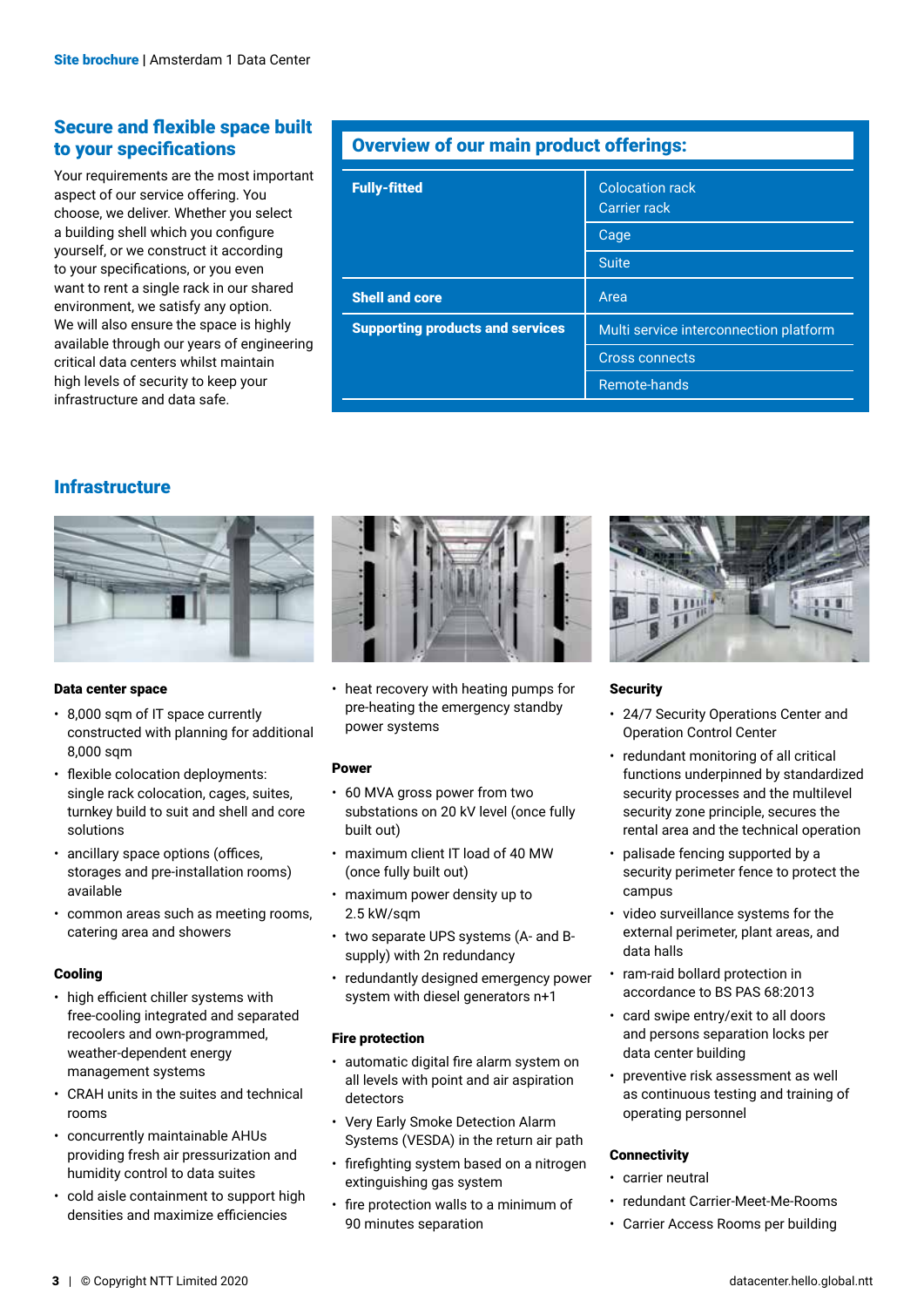- carrier mix from global tier 1 supplier to regional supplier
- redundant, structural cabling infrastructure with diverse paths
- pre-cabling to support fast cross connect deployments
- high performance internet access
- inter data center connectivity between NTT data centers for geo redundant solutions
- multi cloud interconnection platform to connect our clients to major cloud service providers such as Amazon Web Services, Microsoft Azure and Google Cloud Platform

#### Additional services

- consulting, general and implementation planning for development projects
- client implementation
- installation services
- 24/7 remote-hands services
- facility services
- additional security services

#### Global data center network

- part of the NTT family of over 160 data centers around the world
- connectivity options to the global NTT network
- access and use of Technology Experience Labs with a worldwide partner network

#### Service Level Agreement

- 99.999% power uptime availability
- climate control conditions in line with ASHRAE guidelines
- connectivity availability



## Technology Experience Lab

- Technology spaces: Globally available facilities in productive data centers of NTT that bring together more than 140 technology partners to enable prospects and clients to test and validate, but also innovate on the latest technologies.
- Industry communities: Today, information technologies are a key enabler to many organizations. Our industry communities help these organizations to identify relevant technology providers and connect with helpful contacts.
- Start-ups and Venture Capital: Many times, start-ups are major drivers when it comes to disrupting various industries. Our start-up unit brings together startups, corporates and venture capitalists to enable and accelerate innovation.

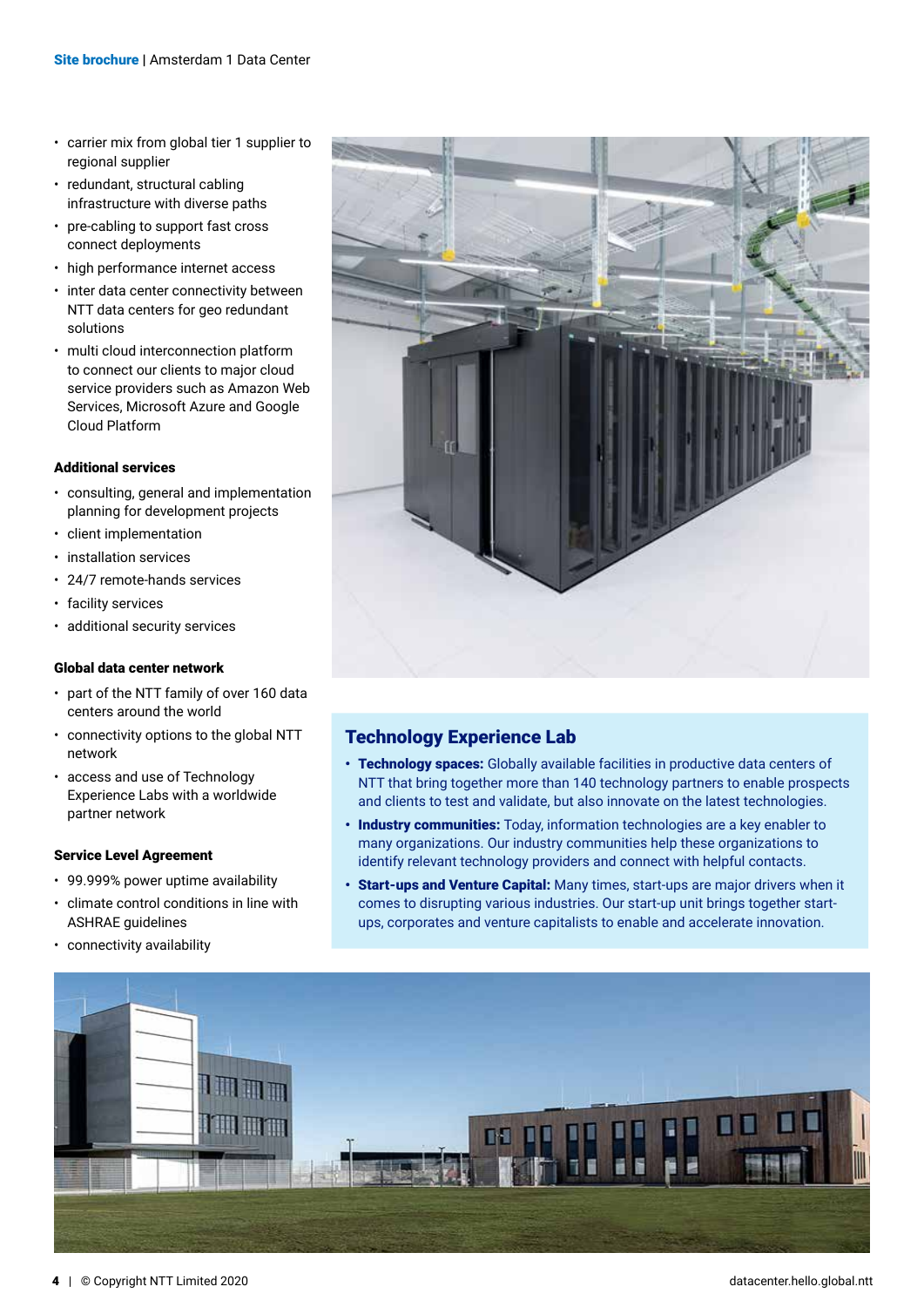## Location



## About the Global Data Centers division of NTT Ltd.

Global Data Centers is a division of NTT Ltd. and incorporates DPA, e-shelter, Gyron, NetMagic, NTT Indonesia Nexcenter, RagingWire and other NTT Communications group data center divisions. Our combined global platform is one of the largest in the world, with over 160 data centers spanning more than 20 countries and regions including North America, Europe, Africa and APAC. As a neutral operator, we offer access to multiple cloud providers, a large variety of internet exchanges and telecommunication network providers including our own IPv6 compliant, tier 1 global IP network. Our clients benefit from tailored infrastructure and experience consistent best practices in design and operations across all of our highly reliable, scalable, and customizable data centers.



## Flexible connection to data centers and clouds: 20+ countries and 450,000 sqm server space

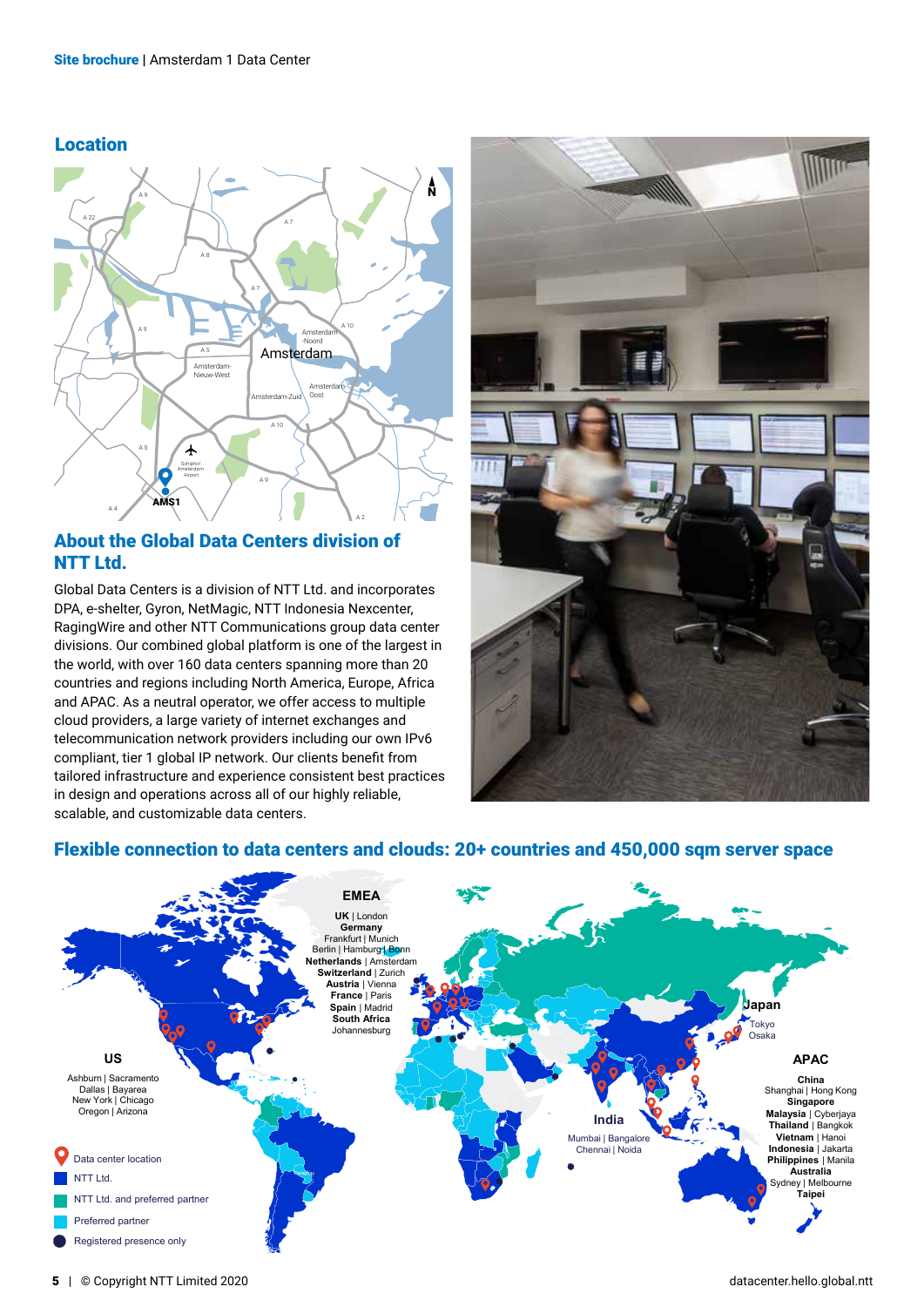# NTT in numbers and facts

Site brochure | Amsterdam 1 Data Center



Over 40,000 people are working for NTT Ltd. worldwide



Delivering services in more than 200 countries



 $\bullet$ 

NTT

## Technology solution

We have a full suite of technology solutions to help you create value.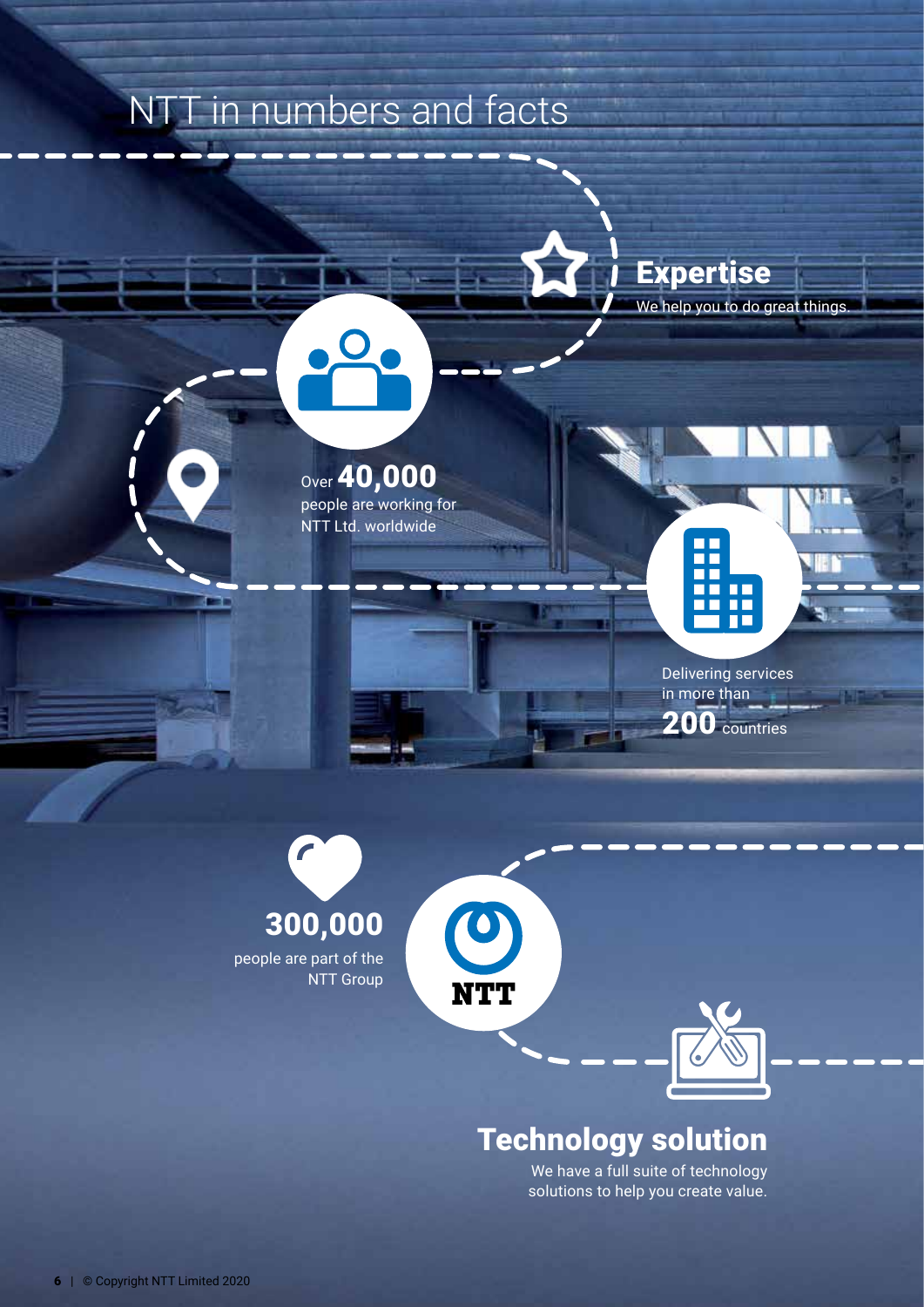

Site brochure | Amsterdam 1 Data Center

**NEWS** 

Partner

We work together with you. We're an extension for your business.

# Intelligent

For us, intelligent means helping you to be data driven, connected, digital, and secure.



5

留

# **Globally**

We are wherever you are, making it easier for you to focus on your core business.



**Outcomes** 

We shape the outcomes you're looking for.



years of heritage in the NTT Group